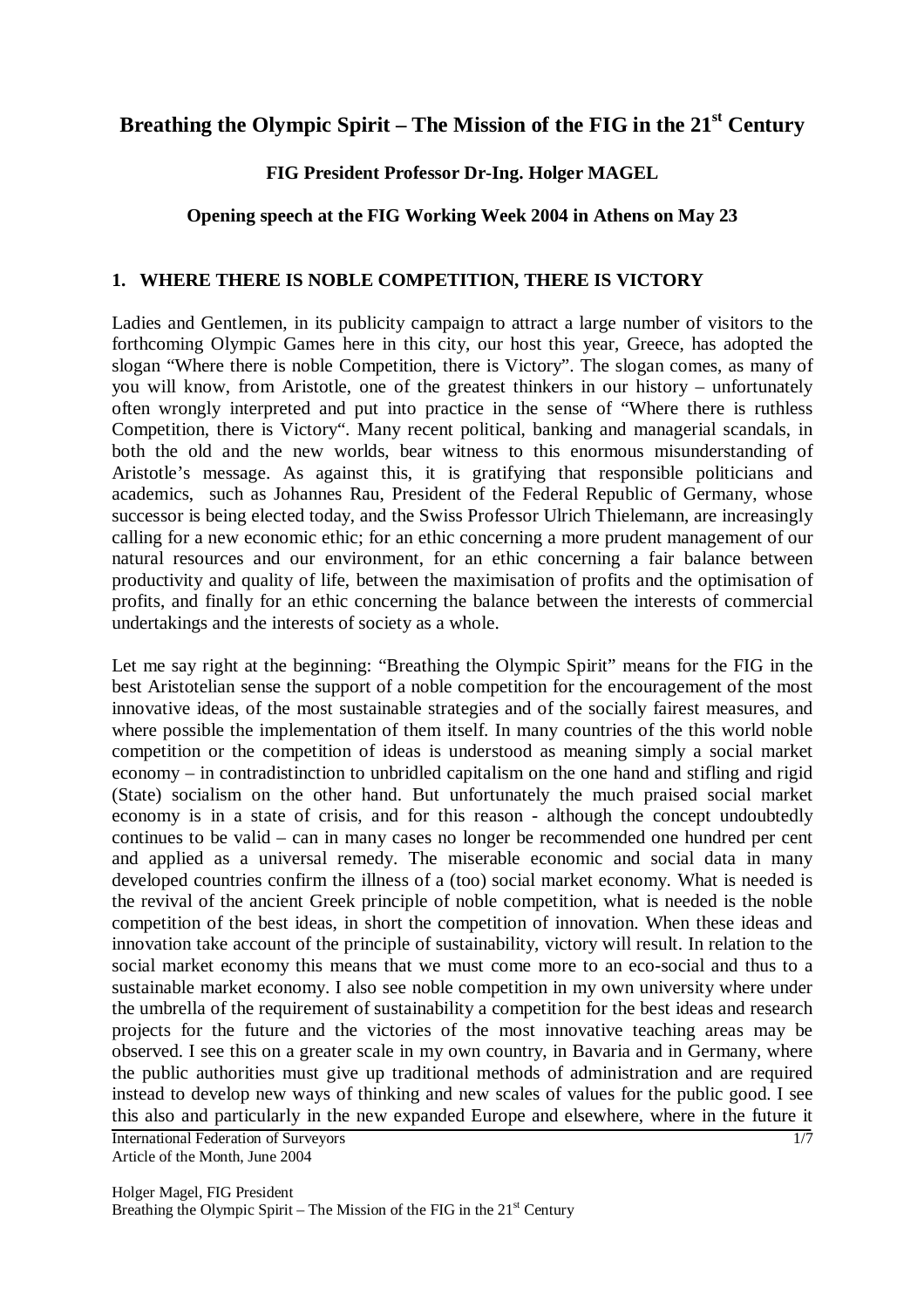will be a matter of a sharper and it is to be hoped noble competition of ideas and innovation. Old recipes are no longer valid. The changed political, economic, demographic and technological conditions demand new approaches. They present new questions and new challenges, require new approaches, answers and solutions, in short: they demand innovation!

In political, economic and academic circles there is a growing consensus that only innovation provides the preconditions for more growth and affluence and thus also (once more) for more social justice and peace. Here it is also necessary to take leave of the idea that "Father State" is alone responsible for the welfare of its citizens. The civil society must promote and assume more and more self responsibility. But particularly the civil society requires innovation just as much as the State, communities and the economy!

Innovation is ultimately decisive, on the global, national and local levels, for poverty and affluence, for what is viable and for what is not viable in the future.

# **2. HOW IS INNOVATION TO BE ACHIEVED?**

But, Ladies and Gentlemen, how are we going to achieve innovation, what are the central factors which lead to innovation?

One of the most successful strategy consultants acting on a global basis Professor Roland Berger, an honorary doctor of my University, recently identified seven decisive factors for economic growth and the development of affluence. They are:

- 1. natural resources
- 2. human resources (human labour)
- 3. technical progress
- 4. capital
- 5. knowledge, including the marketing of this knowledge
- 6. the political regulatory framework, e.g. a social market economy as against a planned economy and
- 7. scale of values and performance paradigms.

Berger finally concludes that the speed of structural change in State, society and economy is decisive for growth, employment and affluence. Structural change – thus once again the central message – will be best stimulated by innovation, by freedom and by (noble) competition.

Back to the factors which make for innovation: whereas in the past there was no lack of factors 1 and 2, the present day challenges lie more by factors 3 (technical progress), 4 (capital) and 5 (knowledge).This is where in Berger's view the future of a nation will be decided; it is these 3 factors which determine the division of the world in the industrial/knowledge age into poor and rich. Taking Germany as an example, as well as many other European States, he ascertained that much too little is being invested in High Tech or High Serve both as regards technical progress as well as capital and particularly knowledge, i.e. research and teaching. The adherence to successful but, from the standpoint of innovation,

International Federation of Surveyors Article of the Month, June 2004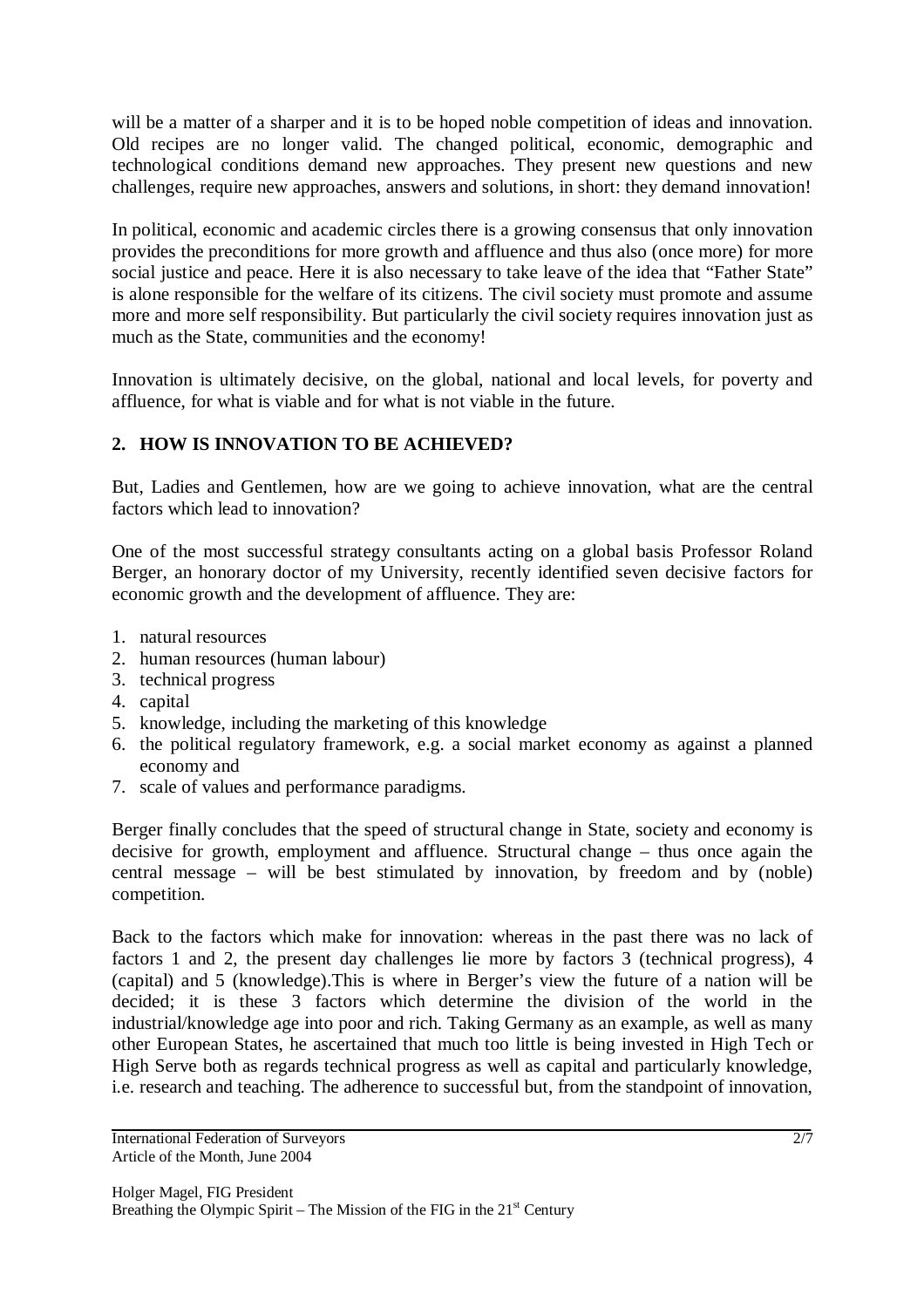in the final analysis old techniques such as mechanical and vehicle engineering will not suffice in order to survive in the future.

Where too little innovation takes place, the necessary structural changes will take place too little from the inside and will be imposed from the outside.

I believe that each of us is aware of the central importance of the above factors and considerations, particularly as we belong as surveyors and geodesists to a strongly technology permeated and at the same politically influenced profession. Without knowledge, i.e. without research and teaching, without impressive technical progress and without the availability of investment we would not have reached the stage about which our keynote speaker IAG President Professor Gerhard Beutler is going to speak tomorrow, namely "The Revolution in Geodesy and Surveying".

But let me refer to an equally central important factor which particularly in the context of the current good governance discussions and appeals and in the light of many mistakes in international aid policy has moved increasingly into the focus of international attention. That is success factor 6, the so-called political regulatory framework. This also includes the socalled institutional question. Without the lasting establishment of an "institutional landscape" based on good governance principles, i.e. without the establishment of cadastres and land registers in transitional, post-conflict or transformation countries, the aid provided by the international community in the field of land reform will remain to a large extent ineffective. Without the assurance of a functioning and corruption free administration and public service, many supporting measures in e.g. Urban and Rural Development will remain ineffective; without the establishment of an ethically oriented private economy there will be no lasting success. Added to this must also be a change of mind in the scale of values, i.e. it must be generally recognised that achievement must be worth while. Achievement involves also the creation and recognition of elites and corresponding educational institutions. I cannot go further into this subject here, but would at least like to point to the renewed "New Institutional Economics" discussion.

Thus far, ladies and gentlemen, the central important messages which all or many nations of this world must take to heart. In addition to these factors, based above all on innovation, there must naturally be – as already mentioned – other fundamental conditions of modern and future viable societies. I mean here above all the strengthening of the communal level and of local government as well as the participation of the private sector and of citizens, without which a State – which only activates – cannot be functional. The history of the world shows us, and does this almost daily, that this consciousness cannot be imported and cannot be brought about quasi at the pressing of a button. Careful and lasting self developing processes, i.e. endogen processes are necessary here. These processes can, and indeed must, be carefully accompanied and assisted from outside. Finally, it must be clear to all of us, that everywhere in the world the model of the paternalistic and centralistic State has failed. The State must assume vigorous central tasks, which include e.g. responsibility for creating an appropriate institutional landscape. And I should like just here to make an absolutely clear acknowledgment in order to prevent misunderstandings. The necessary or desired strengthening of privatisation must not be allowed to go hand in hand with a weakening of public administration. It was always the case, and it will remain the case in the future, that a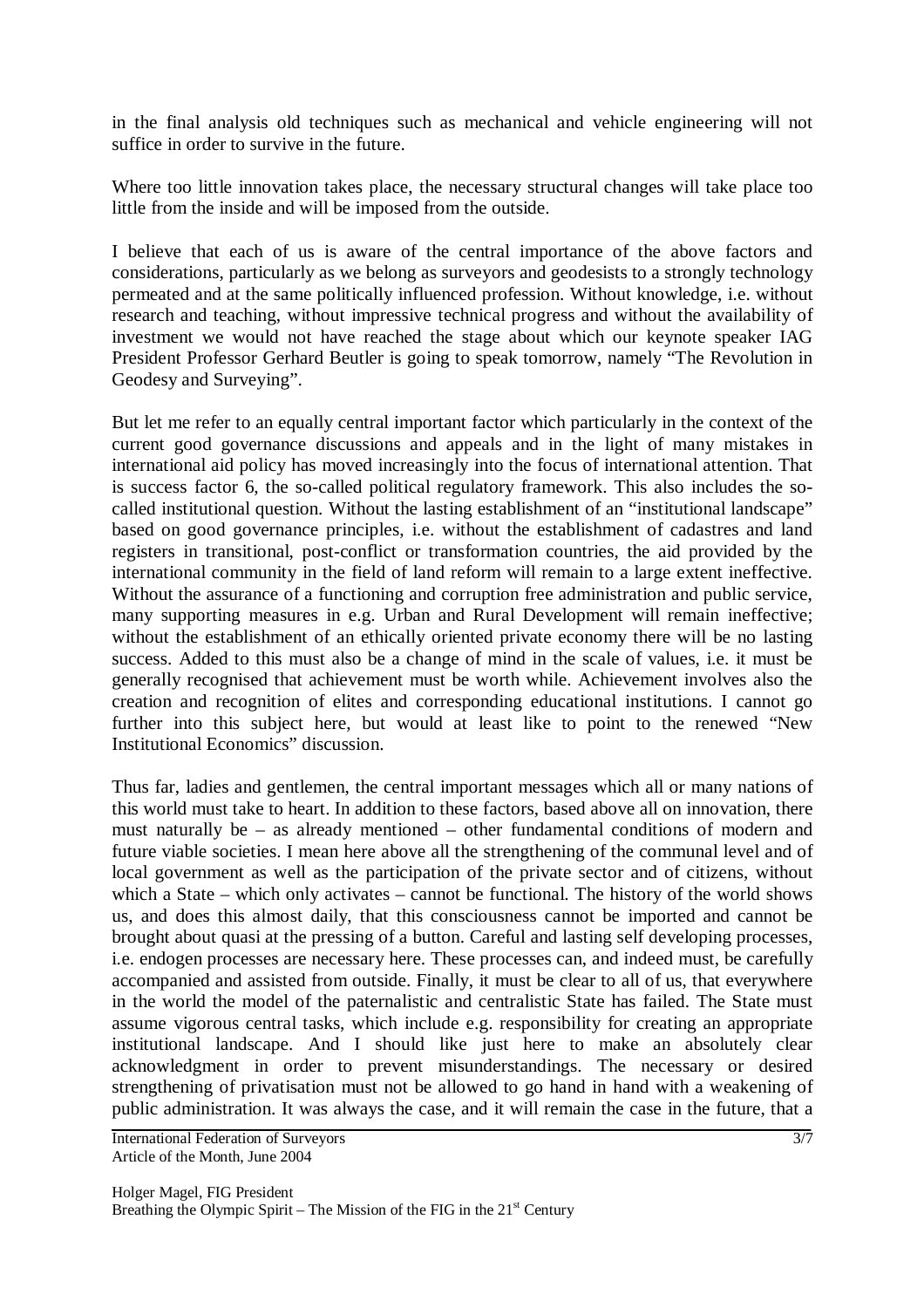strong functioning private sector needs functioning and independent strong partners in the public sector!

At the same time increased responsibility will rest on communities, the economy, citizens and NGOs. This is the challenge and the mission, also and particularly for the FIG in the  $21<sup>st</sup>$ century!

# 3. THE MISSION OF FIG IN THE 21<sup>ST</sup> CENTURY

Ladies and Gentlemen, the FIG is already 126 years old. We were able last year to celebrate a splendid jubilee in Paris, and for this I thank our French friends once again most sincerely. In these over 125 years the FIG has clearly shown that it has remained dynamic and that it, as I sought to make clear in my Paris speech, has found answers to the questions of the time. But I also said that we may not rest on our laurels. I have no reason to fear that we will not continue to find the right answers – thanks to a fantastically motivated group of colleagues in the member associations, in the commissions, in the Council and in the FIG Office. The highly successful BMW group has an attractive slogan. It is: "Business is people, good business is good people". We have these good people, these human resources, for whom we in the Council and the Office work and who commit themselves for us and our common ideals and philosophies. We in the FIG practice not share holder value but a strong stake holder understanding. We are aware also of the great importance of cooperation with e.g. our sister organisations such as IAG, ICA, ISPRS and many others, who are committed to the idea of "building a better world". But all our efforts would be limited, if we did not also have a very trusting relationship characterised by reciprocal benefit and great efficiency with many UN agencies and international donors, who are also actively represented here.

I thank you all sincerely for the inspiring partnership and the functioning network. Only in this way can we be successful together in the face of increasing tasks and react as needed much more quickly than if we were to seek salvation by ourselves and in reliance on our own resources!

The problem for associations such as the FIG and for functionaries such as myself is to be able to make clear at home why and for what we voluntarily spend so much money and time, where the benefit at home arising from what we do is not directly apparent and felt. Here we all have a common task in conveying more convincingly the why and wherefore. We should here make clear of something to which Ulrich Beck, the originator of what has become the world famous concept of the "risk society", recently drew to my attention, namely that our FIG is a wonderful example of cosmopolitanism, which helps to take away from countries and their citizens anxiety about the unavoidable globalisation, to prepare them for this and to integrate them in the international community without taking from them their national identity. Our FIG stands for richness of history, knowledge, cultures and values as well as for a peaceful und enriching coexistence. Withdrawal into our national shells and sticking our heads in the sand is no longer an answer to the coalescence and the internationalisation of our world. All the States and citizens of this world must realise and accept this more and more – in the good sense (growth) as well as in the bad sense (e.g. worsening global climactic changes or international terrorism). Europe, already so many sided, has once again set a wonderful example of the right way with the  $1<sup>st</sup>$  May. And it is a marvellous coincidence that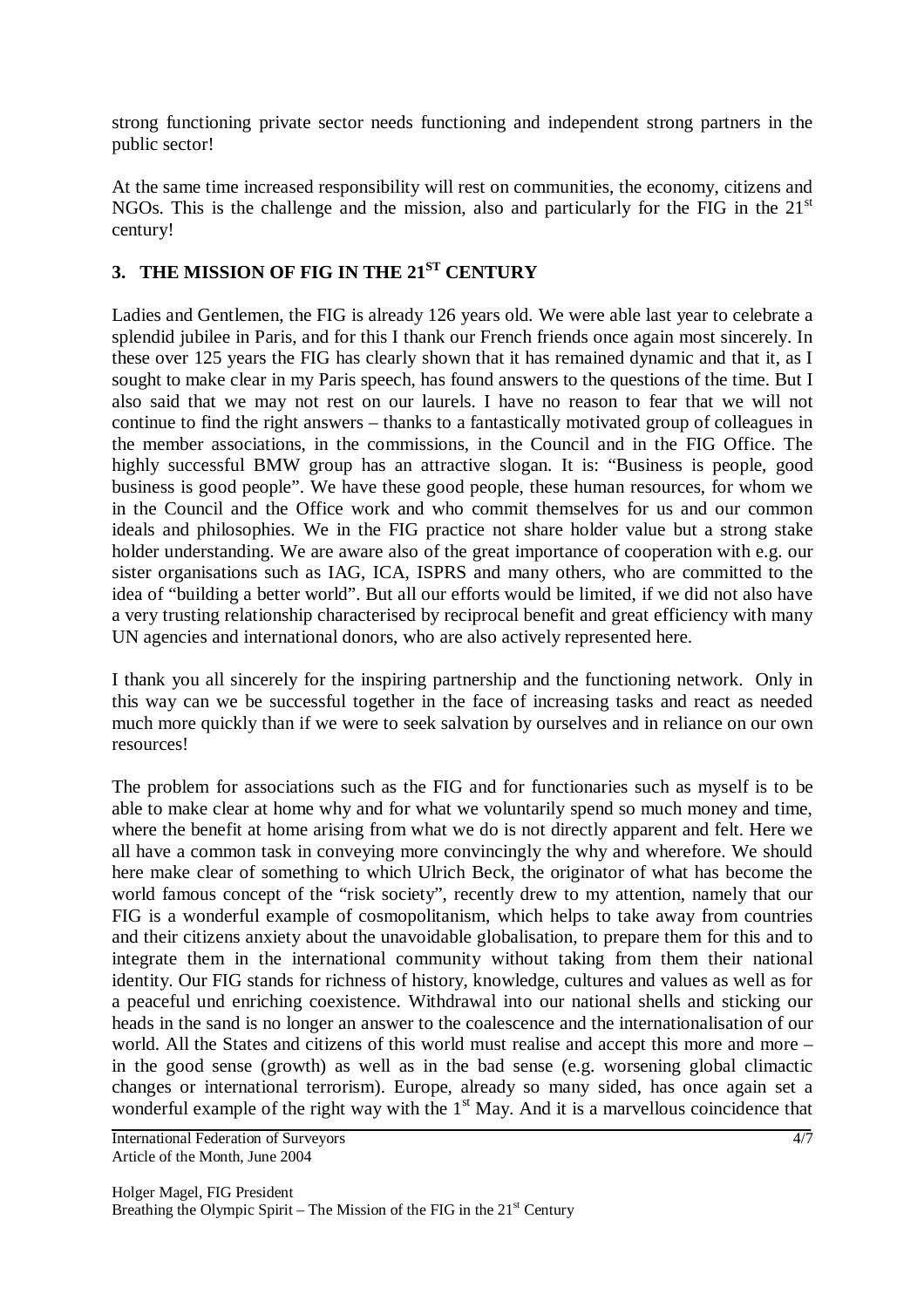we have a few weeks later gathered here in Athens in the place where the idea of cosmopolitanism was born, a sign moreover that the global (cosmos) perspective already existed much earlier. Cosmopolitanism means nothing else than that we are all members of this one world but at the same time retain our national or local (polis) roots – this is after all the ethos of our FIG is characterised and the way it functions!

We have one request to our partners in the UN: please make these thoughts clear to the national Governments and say how useful and how necessary are the activities of such civil society associations, in order to make the world a more peaceful, more just and finally also a safer place.

As we have just heard, this goal can only be achieved by more innovation. The technicalscientific FIG stands for the generation and implementation of decisive innovation! It wants to encourage innovation for and in its member countries and it wants to be continually innovative in its own ranks and commissions. The change in the FIG which is taking place at the moment and is reflected in our motto "shaping the change" is clear evidence of the ability of the FIG to change. This ability should also not in the middle term fight shy of possible changes in the commissions.

Everyone who takes part in sport and knows the Olympian motto, *citius*, *altius*, *fortius*, knows just as every researcher knows that innovation is achieved only through more competition. Everyone also knows that in research as in sport competition must take place in accordance with recognised rules, whether they be ethical or sporting. The FIG has in recent years cultivated and encouraged the competitive spirit; we have endeavoured through intensified exchanges with our sister organisations and through major conferences as well as internally between the commissions to arrive at greater competition and at the best ideas. The balance is respectable. I will in my presidential report during the General Assembly set out what has happened alone since Paris. Let me pick out just one example: as a quick response to the request of UNEP Chief Töpfer we set up in Commission 8 our own Working Group "Disaster and Risk Prevention and Management" in order to find here innovative answers and solutions by our profession to and for one of the most urgent problems in our vulnerable world. Professor Beutler will tell us tomorrow what fascinating innovative ways are open to us in the intensified cooperation in the use of the global geodetic infrastructure; the many presentations in this Working Week will once more confirm the dynamism and innovative spirit in our professional fields and in the FIG and the great extent to which the success factors which lead to innovation have played a role, whether they be human resources or whether it be a matter of technical progress or of knowledge including capacity building, the establishment of the political framework as in cadastre and land management fields or in scales of value. We can present these potentials, ladies and gentlemen, with pride to our global partners as well as to national governments and institutions. We want to work further on ensuring that the FIG remains a guarantee for lasting innovation as the pre-condition for more fairness, quality of life and balance between poor and rich.

"Breathing the Olympic spirit" – in this spirit we want here on this classical spot to experience a noble competition of the candidates for important functions in the FIG. This is where the future of the FIG will particularly be decided! "Where there is noble competition, there is victory" – irrespective of the outcome of the competition I can already say this: one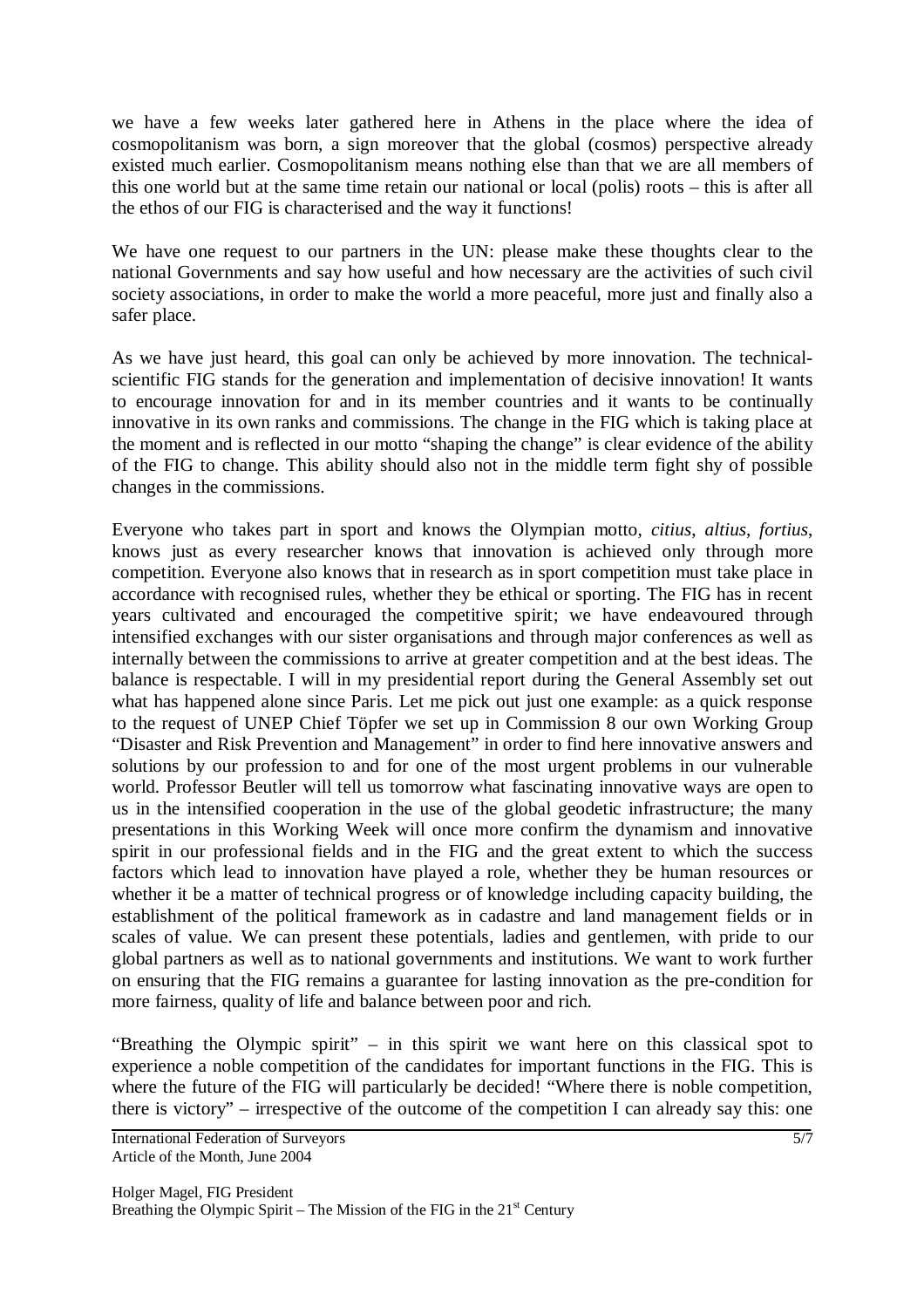victor is quite clear. It is the FIG, which can be proud of its capacity for continual self renewal and innovation through ever new heads and ideas. It can also be proud of such member associations as here in Athens or next year in Cairo etc., because they are prepared to act as hosts for such major events and to invest for them much time, energy and money. I know that our Greek friends have put in a great deal of effort and I thank them already for this most sincerely!

Even when knowledge, capital and technical progress decide world wide between poverty and affluence, persons who are themselves enthusiastic and can inspire enthusiasm in others remain without doubt the A and O of every organisation. I am proud to be able to say that there is no shortage of such persons in the FIG.

In this sense I wish our Conference every success. The FIG Working Week 2004 is hereby opened!

#### **REFERENCES**

- Baumann, E. (2004): Proof of the Pudding. Interview. In: McK Wissen 08 "Menschen" 3. Jg. März 2004
- Beck, U.(2004): Ein weltoffenes Deutschland. Von der geschlossenen zur offenen Gesellschaft - Situation und Perspektive". Vortrag bei der Reihe "Dialog" in the Bayerischen Landtag on 22.4.2004 (Manuscript)
- Berger, R. (2004): Innovation als Grundlage von Wachstum, Beschäftigung und Wohlstand. Vortrag vor Wirtschaftsbeirat der Union, München, 07.04.2004
- Coly, A. u. Breckner, E. (2004): Dezentralisierung und Stärkung kommunaler Selbstverwaltung zur Förderung von Good Governance. In: "Aus Politik und Zeitgeschichte" vom 05.04.2004 B15-16/2005 (Beilage zu Das Parlament)
- Magel, H  $(2003)$ : Opening speech at the FIG Working Week and  $125<sup>th</sup>$  anniversary in Paris. http://www.fig.net/council/president-magel.htm.
- North, D.C.(1995): The New Institutional Economics and Third World Development.In:Harris J.,I.Hunter and C.M.Lewis (Herausg.): The New Institutional Economics and Third World Development. New York
- Thielemann, U. (2004): Mit stumpferem Bleistift rechnen. SZ-Gespräch in SZ Nr. 84 v. 10/11/12.04.2004 p. 27